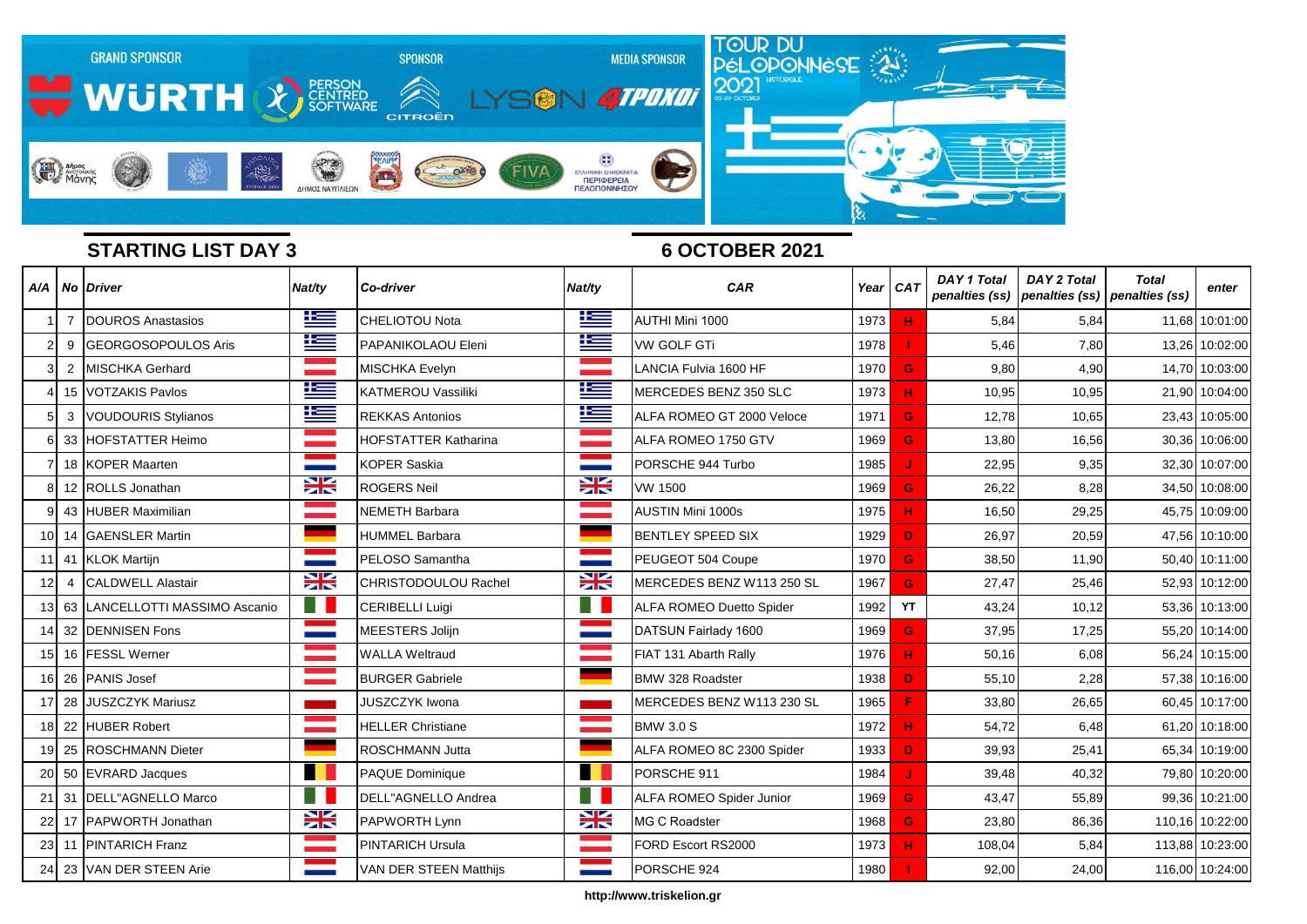

|                 |       | A/A   No   Driver                    | Nat/ty            | <b>Co-driver</b>                  | Nat/ty          | <b>CAR</b>                         |      | Year CAT | <b>DAY 1 Total</b> | <b>DAY 2 Total</b><br>penalties (ss) penalties (ss) penalties (ss) | <b>Total</b> | enter           |
|-----------------|-------|--------------------------------------|-------------------|-----------------------------------|-----------------|------------------------------------|------|----------|--------------------|--------------------------------------------------------------------|--------------|-----------------|
|                 |       | 25 34 OLSZEWSKI Jerzy                |                   | <b>SCHELFHOUT Lieve</b>           |                 | MERCEDES BENZ W113 280 SL          | 1969 | G        | 75,90              | 42,09                                                              | 117,99       | 10:25:00        |
| <b>26</b>       |       | 42 STORACE Francesco                 | H                 | <b>PAULUCCI BAROUKH Francesca</b> |                 | TRIUMPH TR6                        | 1974 | н        | 113,22             | 6,66                                                               |              | 119,88 10:26:00 |
| 27 <sub>l</sub> |       | 45 MORAITIS Nikolaos                 | ħ                 | <b>KOKKINOU Vera</b>              | 生               | LADA BA3-2101                      | 1978 |          | 88,14              | 40,56                                                              |              | 128,70 10:27:00 |
| 28              |       | 24   CERIBELLI Antonio               | H                 | <b>MARINACCI Marco</b>            | a s             | <b>ALFA ROMEO Spider</b>           | 1972 | н        | 58,32              | 70,56                                                              |              | 128,88 10:28:00 |
|                 |       | 29 54 GIUSTINI Carlo                 | H.                | <b>MIZINA Svetlana</b>            | ا ا             | <b>ALFA ROMEO Giulietta Spider</b> | 1957 | Е        | 45,00              | 97,00                                                              |              | 142,00 10:29:00 |
|                 | 30 21 | <b>KNUCHEL Ulrich</b>                | $\div$            | <b>KNUCHEL Verena</b>             | ÷               | <b>TRIUMPH Dolomite</b>            | 1977 |          | 37,73              | 123,97                                                             |              | 161,70 10:30:00 |
|                 |       | 31 56 MOTTIRONI Pierluigi            | a se              | <b>QUINTILIANI Daniela</b>        | HT.             | <b>ALFA ROMEO Giulia Sprint</b>    | 1962 | F.       | 57,00              | 109,00                                                             |              | 166,00 10:31:00 |
| 32 <sub>l</sub> |       | 19 BOSMA Jaap                        | <b>STATISTICS</b> | BOSMA-MEINSMA Agatha              |                 | PEUGEOT 404 XC7                    | 1971 | G.       | 87,33              | 88,04                                                              | 175,37       | 10:32:00        |
|                 |       | 33 60 NOBLE John                     | <b>SK</b>         | NOBLE Jean                        | <b>SK</b>       | MERCEDES BENZ 280SL                | 1970 | G        | 156,00             | 30,00                                                              |              | 186,00 10:33:00 |
| 34              |       | ARVANITIS Nikolaos*                  | 些                 | CHARALAMPAKI Ioanna*              | 些               | AUSTIN Healey 100/4 BN2            | 1956 | E        | 178,08             | 13,44                                                              |              | 191,52 10:34:00 |
| 35 <sup>1</sup> |       | 58 BEECHENER Richard                 | 23                | <b>BEECHENER Anja</b>             | X               | MERCEDES BENZ W113 230 SL          | 1964 | F        | 161,92             | 30,08                                                              |              | 192,00 10:35:00 |
| 36              | 61    | <b>ADRIAENS</b> Serge                |                   | <b>BELMANS Danielle</b>           | . .             | PORSCHE 911                        | 1989 | YT       | 106,80             | 92,56                                                              |              | 199,36 10:36:00 |
| 37 <sup>l</sup> |       | 57 STIPCICH Pierluigi                | Ħ                 | <b>TOMBOLINI Alfredo</b>          | H.              | ALFA ROMEO Giulia Spider           | 1962 | F.       | 131,00             | 71,00                                                              |              | 202,00 10:37:00 |
| 38 <sup>1</sup> |       | 48 WOLHFART Volker                   |                   | <b>LAUTON Karin</b>               | E I             | PORSCHE 911 SC                     | 1980 |          | 34,40              | 168,00                                                             |              | 202,40 10:38:00 |
| 39              |       | 47 STEFOU Alexandros                 | N                 | ZACHAROPOULOS Nikolaos            | ١Œ              | NISSAN A10 Violet                  | 1980 |          | 122,40             | 81,60                                                              |              | 204,00 10:39:00 |
|                 | 40 52 | <b>LAGIOS Miltiades</b>              | ħ                 | <b>KOUTSIS Ioannis</b>            | 坚               | MERCEDES BENZ W191/170 DS          | 1953 | E        | 130,91             | 74,73                                                              |              | 205,64 10:40:00 |
|                 |       | 41 36 MLCOCH Hansi                   | and the company   | <b>STEIDLER Burgi</b>             | and the company | ALFA ROMEO Junior Sport Zagato     | 1970 | G        | 205,80             | 14,00                                                              |              | 219,80 10:41:00 |
| 42              |       | 40 BANTZIS Antonios                  | N                 | <b>PAPASOTIRIOU Dimosthenis</b>   | 坚               | <b>LANCIA Beta Montecarlo</b>      | 1976 | н        | 153,52             | 99,56                                                              |              | 253,08 10:42:00 |
|                 |       | 43 51 ZACHOPOULOU-ANTONATOU Christin |                   | ZACHOPOULOU Miranda               | ١Œ              | LANCIA Fulvia Coupe 1,3s           | 1973 | н        | 189,07             | 66,43                                                              |              | 255,50 10:43:00 |
| 44 I            |       | 55 FILIPOWICZ Tomasz                 |                   | RODEK Joanna Lidia                |                 | MERCEDES BENZ W121 190 SL          | 1959 | E        | 71,39              | 185,85                                                             |              | 257,24 10:44:00 |
|                 |       | 45 27 LUZI Lucio                     | H                 | <b>MAMBRETTI Anna</b>             | a se            | JAGUAR XK120 OTS                   | 1951 | E        | 46,41              | 217,77                                                             |              | 264,18 10:45:00 |
|                 |       | 46 35 MOSCICKI Artur                 |                   | <b>MOSCICKI Adrian</b>            |                 | MERCEDES BENZ W113 280 SL          | 1969 | G.       | 16,56              | 252,54                                                             |              | 269,10 10:46:00 |
|                 |       | 47 49 OGNEAN Viorel                  | H.                | <b>OGNEAN Levana</b>              |                 | <b>TOYOTA Celica Supra</b>         | 1982 |          | 202,54             | 127,92                                                             |              | 330,46 10:47:00 |
| 48              |       | 39 KEMPE Jim                         |                   | <b>KEMPE Hennie</b>               |                 | ALFA ROMEO GIULIA                  | 1971 | G        | 307,43             | 39,05                                                              |              | 346,48 10:48:00 |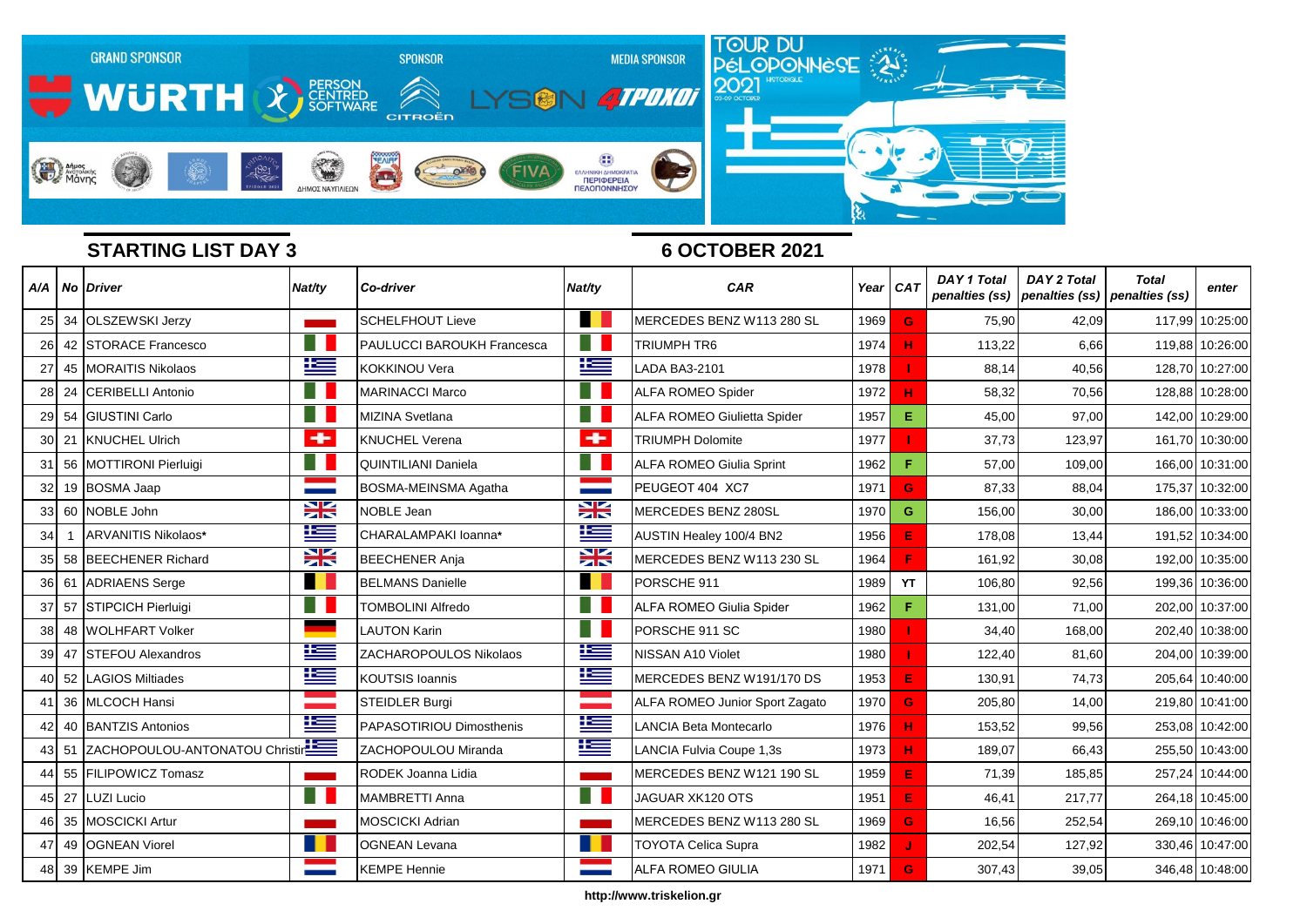

|           |    | A/A   No   Driver            | Nat/ty                                   | <b>Co-driver</b>              | Nat/ty    | <b>CAR</b>                        | Year I | CAT       | <b>DAY 1 Total</b><br>penalties (ss) | <b>DAY 2 Total</b><br>penalties (ss) penalties (ss) | <b>Total</b> | enter             |
|-----------|----|------------------------------|------------------------------------------|-------------------------------|-----------|-----------------------------------|--------|-----------|--------------------------------------|-----------------------------------------------------|--------------|-------------------|
| 49        |    | 46 KUIPER Remco              |                                          | <b>WANTIA Jordy</b>           |           | DATSUN 180B                       | 1978   |           | 161,46                               | 385,32                                              |              | 546,78 10:49:00   |
| 50        | 8  | <b>BUSH Julian</b>           | X                                        | <b>PAPWORTH Simon</b>         | X         | ALFA ROMEO 1750 Spider            | 1971   | G         | 63,19                                | 511,20                                              |              | 574,39 10:50:00   |
| 51        |    | 59 SAMARAS Alexandros        | 坚                                        | <b>SAMARA Alexandra</b>       | Ħ         | ROLLS ROYCE SILVER SHADOW         | 1968   | G         | 296,00                               | 304,00                                              |              | 600.00 10:51:00   |
| 52        |    | 20 FOWLER David              | ≍                                        | <b>BARNICOAT James</b>        | X         | <b>TRIUMPH Spitfire MKII</b>      | 1965   | F         | 623,35                               | 104,65                                              |              | 728,00 10:52:00   |
| 53        | 38 | <b>DUPEN Ella</b>            | X                                        | CHRISTODOULOU Sophia          | <b>XK</b> | VW Beetle 1300                    | 1971   | G         | 565,16                               | 290,00                                              |              | 855,16 10:53:00   |
| 54        | 44 | NIETRZEBA Adam               |                                          | <b>LYSON Tomasz</b>           |           | <b>BUICK Century Custom Wagon</b> | 1976   | н         | 215,84                               | 1.003,96                                            |              | 1.219,80 10:54:00 |
| 55        | 64 | <b>LOUMIDIS Aris</b>         | Ħ                                        | LOUMIDI Lena                  | Ħ         | <b>CORD Phaeton</b>               | 1936   | <b>SV</b> | 864,00                               | 1.080,00                                            |              | 1.944,00 10:55:00 |
| 56        | 6  | KEIJSER Ton**                | <b>START START</b><br><b>State State</b> | <b>KEIJSER Mariken</b>        |           | <b>MGA Roadster</b>               | 1958   | E         | 936,70                               | 1.247,58                                            |              | 2.184,28 10:56:00 |
| 57        |    | 37 MALUSZYNSKA Joanna        |                                          | DOBANIEWICZ-GRABOWSKA Magdale |           | MERCEDES BENZ W113 280 SL         | 1970   | G         | 273,00                               | 2.100,00                                            |              | 2.373,00 10:57:00 |
| 58        |    | 62 SATRAZEMI Maria           | 坚                                        | <b>RALLI Sia</b>              | 똑         | <b>ALFA ROMEO Spider S4</b>       | 1990   | YT        | 334,80                               | 2.176,20                                            |              | 2.511,00 10:58:00 |
| 59        | 5  | VAN ZANTEN Edward**          | <b>Contract</b>                          | <b>VAN ZANTEN Mirjam</b>      |           | PEUGEOT 504 Coupe                 | 1972   | н         | 1.165,68                             | 1.552,32                                            |              | 2.718,00 10:59:00 |
| 60 l      | 65 | SINANOGLOU Athanasios        | Ħ                                        | <b>SANTAMOURI Danae-Sake</b>  | 些         | PORSCHE 356 B s cabriolet         | 1963   | <b>SV</b> | 1.512,00                             | 1.890,00                                            |              | 3.402,00 11:00:00 |
| 61        | 29 | POSMYK Jordan                |                                          | <b>PALUCHOWSKI Pawel</b>      |           | MERCEDES BENZ W113 230 SL         | 1965   | F         | 1.560,00                             | 1.950,00                                            |              | 3.510,00 11:01:00 |
| 62        | 66 | <b>INGLESSIS Ioannis</b>     | 些                                        | KAMILARI Anna-Maria           | Ħ         | CHEVROLET Corvette C2             | 1965   | <b>SV</b> | 1.560,00                             | 1.950,00                                            |              | 3.510,00 11:02:00 |
| 63        | 81 | <b>KASTRINOS Alexandros</b>  | 连                                        | <b>TBA</b>                    | Ħ         | <b>PAN KAR BEACH BUGGY</b>        | 1967   | <b>SV</b> | 1.608,00                             | 2.010,00                                            |              | 3.618,00 11:03:00 |
| 64        | 67 | <b>CHRYSOSPATHIS Ioannis</b> | 坚                                        | <b>VELONI Anny</b>            | 些         | PORSCHE 911T                      | 1971   | <b>SV</b> | 1.704,00                             | 2.130,00                                            |              | 3.834,00 11:04:00 |
| 65        |    | 68 ARVANITIS Grigoris        | ١Œ                                       | <b>ARVANITI Foteini</b>       | ħ         | LANCIA Fulvia Coupe 1,3s          | 1972   | <b>SV</b> | 1.728,00                             | 2.160,00                                            |              | 3.888,00 11:05:00 |
| 66        | 69 | NTZOUMANIS Athanasios        | Ħ                                        | ZACHARIS KONSTANTINOS         | ħ         | LANCIA Fulvia Coupe 1,3s          | 1973   | <b>SV</b> | 1.752,00                             | 2.190,00                                            |              | 3.942,00 11:06:00 |
| 67        | 70 | <b>KOTTIS Vasileios</b>      | 上生                                       | <b>TBA</b>                    | 些         | <b>BMW 2002</b>                   | 1974   | <b>SV</b> | 1.776,00                             | 2.220,00                                            |              | 3.996,00 11:07:00 |
| 68        | 76 | NTOULIAS Andreas             | ١Œ                                       | NTOULIAS Michael              | N         | FIAT 124 ABARTH                   | 1974   | <b>SV</b> | 1.776,00                             | 2.220,00                                            |              | 3.996,00 11:08:00 |
| 69        |    | 82 DAGRES Athanasios         | Ħ                                        | <b>DAGRES</b> Georgios        | 些         | MERCEDES BENZ 220                 | 1974   | <b>SV</b> | 1.776,00                             | 2.220,00                                            |              | 3.996,00 11:09:00 |
|           |    | 70 71 NIKOLOPOULOU Eleni     | ١Œ                                       | <b>GEORGILIS Kostis</b>       | 些         | <b>VW 1300</b>                    | 1976   | <b>SV</b> | 1.824,00                             | 2.280,00                                            |              | 4.104,00 11:10:00 |
| <b>71</b> |    | 72 MATSOUKIS Petros          | 些                                        | <b>MALIAKI Maria</b>          | 些         | MERCEDES BENZ W123 Coupe          | 1978   | <b>SV</b> | 1.872,00                             | 2.340,00                                            |              | 4.212,00 11:11:00 |
| 72        |    | 53 KARIOTIS Ioannis          | 垤                                        | <b>KARIOTI Maria</b>          | 坚         | <b>DKW 3=6</b>                    | 1960   | E.        | 1.233,00                             | 3.000,00                                            |              | 4.233,00 11:12:00 |